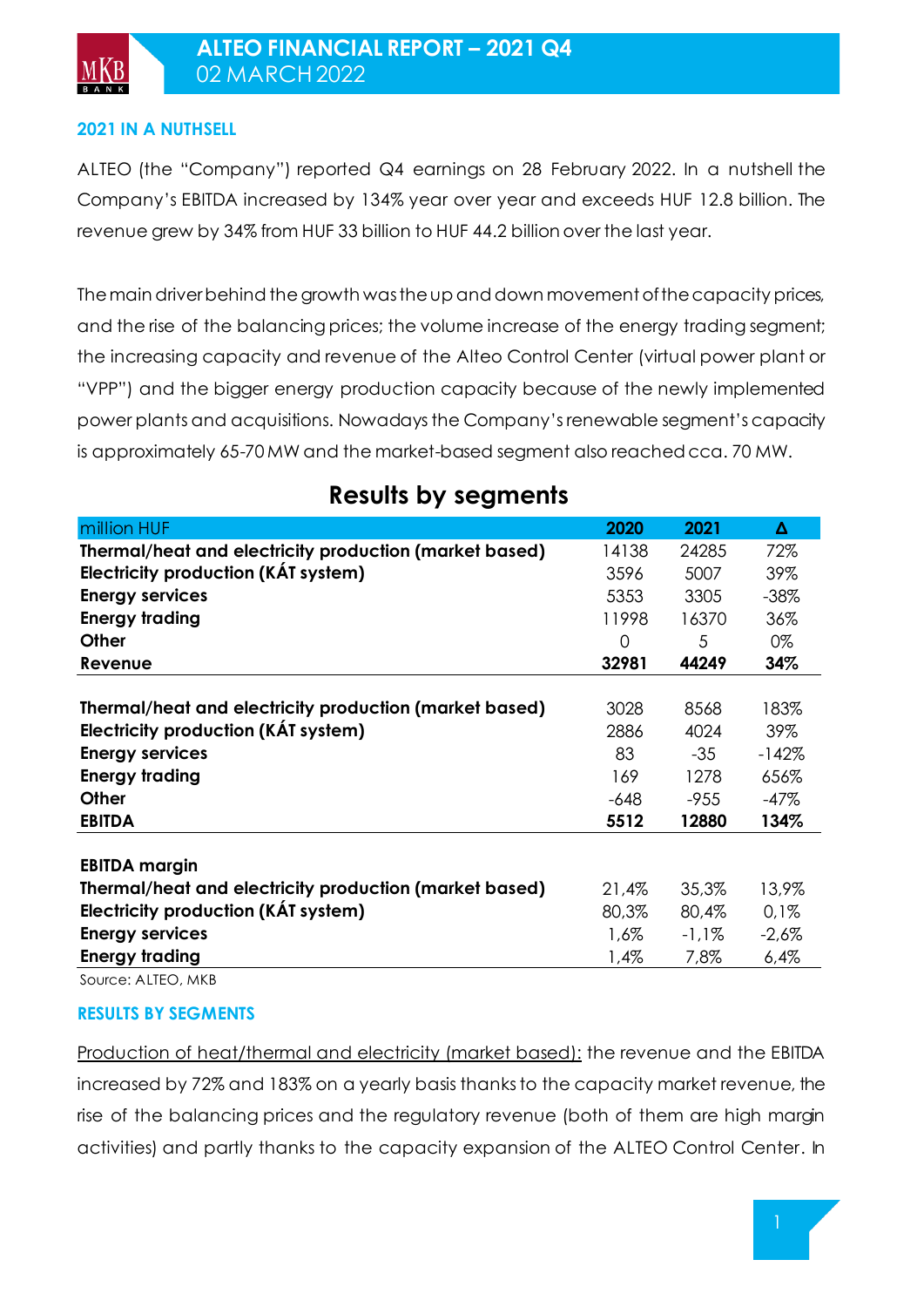MKB

recent years some wind power plant and hydropower systems has been integrated into the Alteo Control Center, which exhausted the electricity production in the KÁT system.

The costs grew too thanks to the higher gas prices, the higher CO2 quotas but these items are dwarfed by the high margin activities like the capacity market, the balancing prices and the forecasting service.



**EBITDA by segments** 

Electricity production (KAT system): both the revenue and the EBITDA increased by 39% on a yearly basis. The KÁT segment has the highest EBITDA margin (approx.: 75-85%), so it is a crucial point to offset the exhausted limits.

The segment's EBITDA grew due to the newly acquired assets: Pannon Szélerőmű Kft (15MW) and the Gibart Hydropower plant (1MW).

Energy services: The revenue and the EBITDA decreased by 38% and 142% on a yearly basis. The energy services' EBITDA from the self-implemented projects was HUF 0, so all of the EBITDA was realized through services to third parties.

The revenue decreased due to the lower construction works for third parties. The revenue from maintenance services for third parties was the same as the previous year. The negative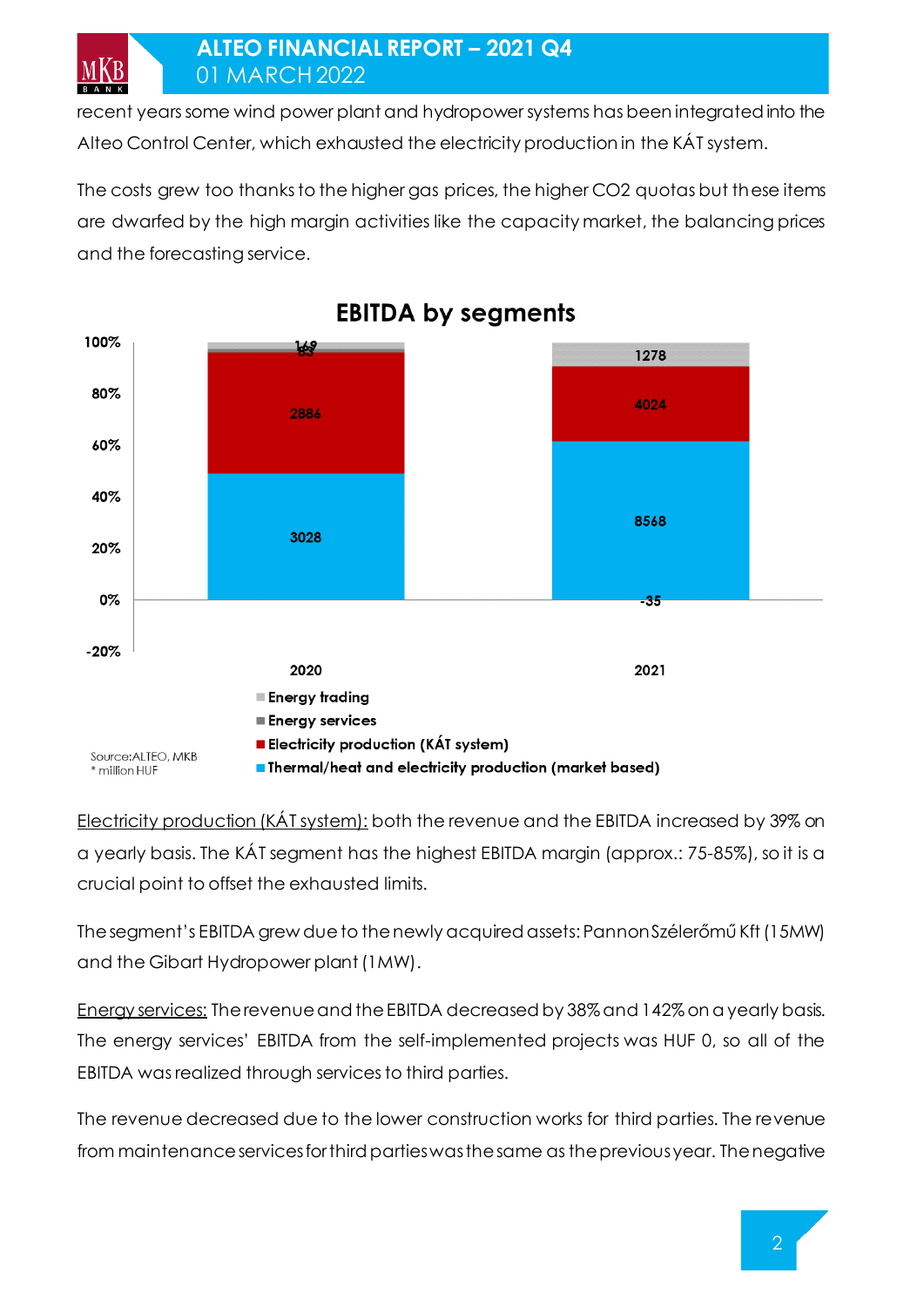EBITDA is due to the administrative costs of the newly launched segments like waste management and e-mobility.

Energy trading: The revenue and EBITDA increased by 36% and 659% on a yearly basis. The electricity trading was impacted positively by the volume and the rising electricity prices, the gas trading segment is also grew due to the volume effect and to the favorable system usage fees.



# **EBITDA margin of the ALTEO Group**

## **CONCLUSION**

MKB

We think the Company's growth, environment and operations have reached a new level. We refreshed out DCF-model on 23 November 2021. Since then the management has released a renewed strategy guidance. The new management's strategy is echoed in our last DCF-model.

To take into consideration the recent economic and geopolitical events we refresh our DCFmodel. We had to raise the risk-free rate, adjusted the cost of capital and refreshed the Company's net debt.

Other assumptions of the model remained unchanged. See our flash note on 23. November 2021 on the website of the Budapest Stock Exchange.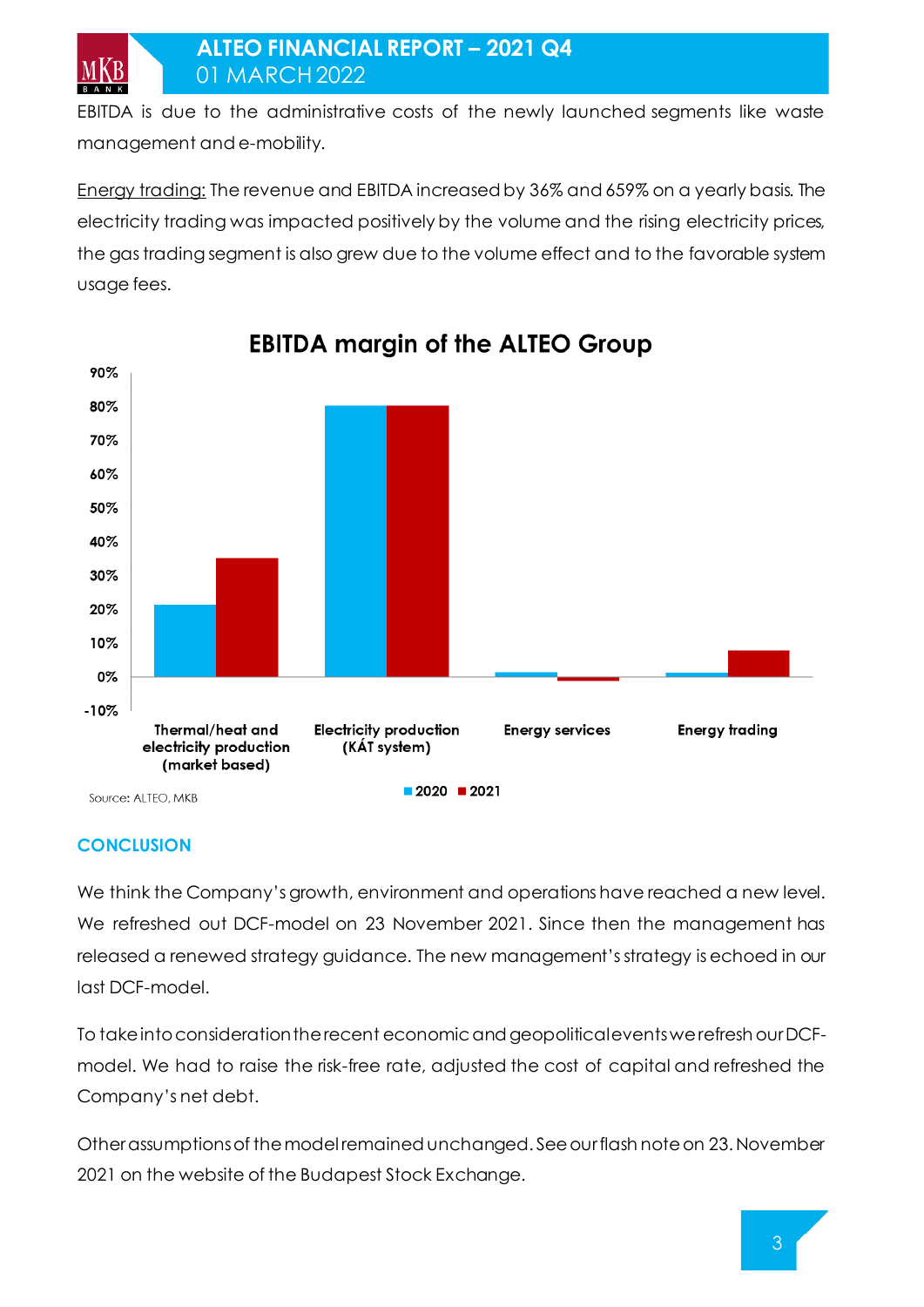# **ALTEO FINANCIAL REPORT – 2021 Q4** 01 MARCH2022

Moreover, we believe the recent situation rather neutral or slightly positive than negative from ALTEO's point of view. Although gas prices may rise in the future so may the electricity prices too. This means that the margin of the renewable power plants may improve but at the same time the maintenance cost of these power plants won't change significantly. This effect can offset the higher gas prices which can reduce the gas fired power plants margins.

In the case of the cease of the gas transport we suspect that the gas trading partners can partly bridge the supply problem, but this should be treated with reservations.

Based on above we raise our one-year target price from HUF 2185 to HUF 2259. Our recommendation is buy.

|                 |         | <b>Total Equity Value</b>                                       |        |        |  |  |  |
|-----------------|---------|-----------------------------------------------------------------|--------|--------|--|--|--|
|                 |         | <b>Terminal EBITDA Multiple</b><br>6.4x<br>5.4x<br>7,4x         |        |        |  |  |  |
| <b>Discount</b> | 5,3%    | 33 665                                                          | 43 462 | 53 259 |  |  |  |
| Rate            | $7,3\%$ | 28 707                                                          | 37 624 | 46 541 |  |  |  |
| (WACC)          | 9,3%    | 24 278                                                          | 32 409 | 40 539 |  |  |  |
|                 |         | <b>One Year Target Price</b><br><b>Terminal EBITDA Multiple</b> |        |        |  |  |  |
|                 |         | 5,4x                                                            | 6,4x   | 7,4x   |  |  |  |
| <b>Discount</b> | 5,3%    | 2021                                                            | 2609   | 3197   |  |  |  |
| Rate            | 7,3%    | 1723                                                            | 2259   | 2794   |  |  |  |
| (WACC)          | 9,3%    | 1457                                                            | 1946   | 2434   |  |  |  |

Source: ALTEO, Bloomberg, MKB

| million HUF           | 2022     | 2023     | 2024     | 2025    | 2026    |
|-----------------------|----------|----------|----------|---------|---------|
| <b>EBITDA</b>         | 12041    | 10590    | 11131    | 12090   | 12672   |
| <b>D&amp;A</b>        | 4177     | 5397     | 6617     | 7746    | 7858    |
| <b>Capex</b>          | $-10000$ | $-10000$ | $-10000$ | $-6971$ | $-7072$ |
| <b>FCFF</b>           | $-942$   | $-2059$  | $-1433$  | 2576    | 2997    |
| <b>Terminal value</b> | 81099    |          |          |         |         |
| <b>WACC</b>           | 7,28%    |          |          |         |         |
| <b>Net Debt</b>       | 19670    |          |          |         |         |

Source: ALTEO, Bloomberg, MKB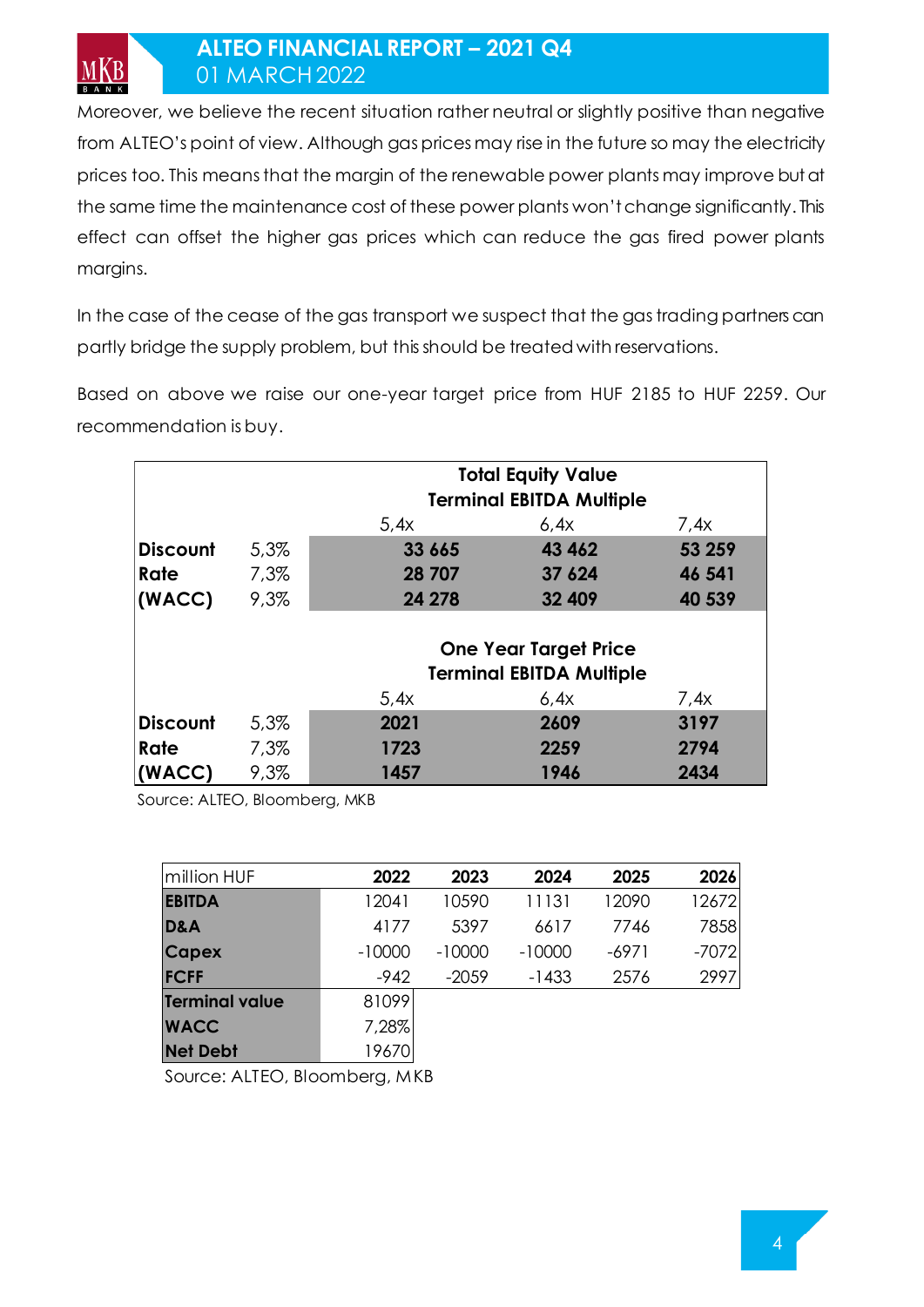

**Analyst:**

Csaba Debreczeni

Tel: +36-1-268-8323

E-mail[: debreczeni.csaba@mkb.hu](mailto:debreczeni.csaba@mkb.hu)

### **DISCLAIMER**

1. This research/commentary was prepared by the assignment of Budapest Stock Exchange Ltd. (registered seat: 1054 Budapest, Szabadság tér 7. Platina torony I. ép. IV. emelet; company registration number: 01-10- 044764, hereinafter: BSE) under the agreement which was concluded by and between BSE and MKB Bank Ltd. (registered seat: H-1056 Budapest Váci utca 38., company registration number: 01-10-040952, hereinafter: Investment Service Provider or MKB Bank)

2. BSE shall not be liable for the content of this research/commentary, especially for the accuracy and completeness of the information therein and for the forecasts and conclusions; the Service Provider shall be solely liable for these. The Service Provider is entitled to all copyrights regarding this research/commentary however BSE is entitled to use and advertise/spread it but BSE shall not modify its content.

3. This research/commentary shall not be qualified as investment advice specified in Point 9 Section 4 (2) of Act No. CXXXVIII of 2007 on Investment Firms and Commodity Dealers and on the Regulations Governing their Activities. Furthermore, this document shall not be qualified as an offer or call to tenders for the purchase, sale or hold of the financial instrument(s) concerned by the research/commentary.

4. All information used in the publication of this material has been compiled from publicly available sources that are believed to be reliable; however MKB Bank does not guarantee the accuracy or completeness of this material. Opinions contained in this report represent those of the research department of MKB Bank at the time of publication and are subject to change without notice.

5. Past performance is not necessarily a guide to future performance. Forward-looking information or statements in this report contain information that is based on assumptions, forecasts of future results, estimates of amounts not yet determinable, and therefore involve known and unknown risks, uncertainties and other factors which may cause the actual results, performance or achievements of their subject matter to be materially different from current expectations. Investors are advised to assess the nature and risks of the financial instruments and investment services. A well-founded investment decision can be made only in possession of all the relevant information, therefore investors are hereby explicitly advised to read carefully the information material, contractual provisions, conditions list and general business terms in order to be able to decide if the investment is in line with their risk bearing capacity. MKB Bank also recommends collecting information about the tax consequences and other relevant laws concerning investment services in the financial instruments mentioned in this document.

6. This document is provided for information purposes only, therefore the information provided in or derived from it is not intended to be, and should not be construed in any manner whatsoever as personalised advice or as a solicitation to effect, or attempt to effect, any transaction in a financial instrument (e.g. recommendation to buy, sell, hold) or as a solicitation to enter into an agreement or to any other commitment with regards to the financial instrument discussed. Any such offer would be made only after a prospective participant had completed its independent investigation of the securities, instruments, or transactions and received all information it required to make its investment decision. MKB Bank excludes any liability for any investment decision based on this document.

7. MKB Bank is entitled to provide market making, investment services or ancillary services regarding the financial instruments discussed in this document.

8. Content of this material enjoys copyright protection according to Act LXXVI. of 1999 on copyright, and may therefore be copied, published, distributed or used in any other form only with prior written consent of MKB Bank. All rights reserved. Unauthorized use is prohibited.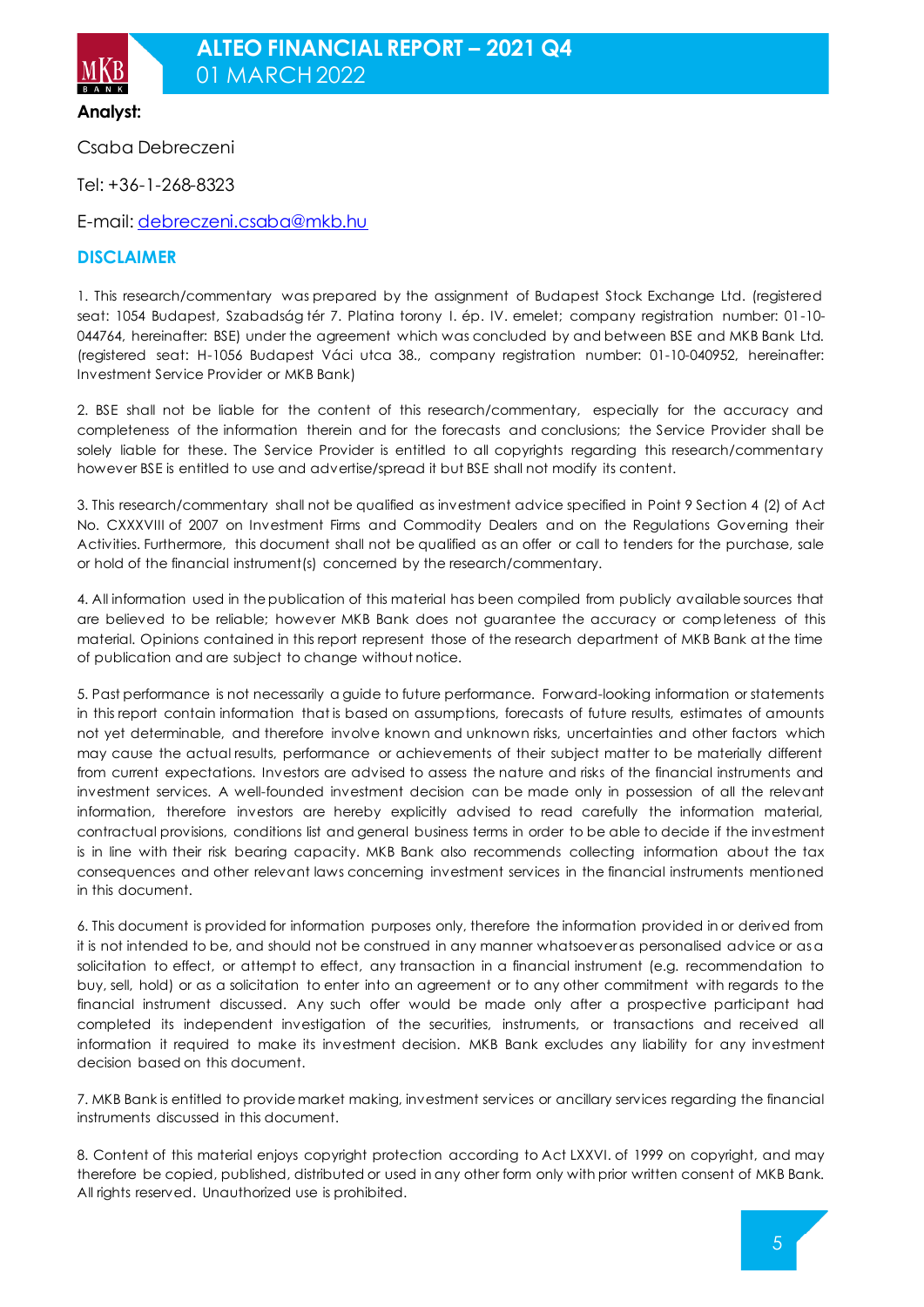

## **ALTEO FINANCIAL REPORT – 2021 Q4** 01 MARCH2022

#### **Change from the prior research**

Our first research was published on 15. December 2017. In that Initial Coverage our price target was HUF 823. The changes in fundamental factors and the operation in the Company required regular updates of our model and the target price. Based on the recent changes, we have revised our target price, the new target price is HUF 2259, which is 3.3% higher than the previous target price of HUF 2185 (19 January 2022).

#### **Prior researches**

MKB Bank wrote an initiation report on 15 December 2017. The research is available on the web page of the BSE (Budapest Stock Exchange):

#### <https://bet.hu/Kibocsatok/BET-elemzesek/elemzesek/alteo-elemzesek>

MKB Bank wrote flash notes on 12 January 2018, and on 31 January 2018, 8 February 2018, 2 March 2018, 19 March 2018 and 11 May 2018. These researches are available on the web page of the BSE (Budapest Stock Exchange):

#### <https://bet.hu/Kibocsatok/BET-elemzesek/elemzesek/alteo-elemzesek>

#### **Methodology used for equity valuation and recommendation of covered companies**

The discounted cash flow valuation is a method of valuing a company (or project, assets, business, etc.) with the time value of the money. The model forecasts the company's free cash flow (free cash flow to firm) and discounts it with the average cost of capital (WACC). The cash flow is simply the cash that is generated by a business and which can be distributed to investors. The free cash flow represents economic value, while accounting metric like net earning doesn't. The WACC represents the required rate of return by the investors. If a business is risky the required rate of return, the WACC will be higher.

Discounted cash flow model (DCF): We analyze the companies using five year forecast period and set a terminal value based on the entity's long term growth or on different exit multiples like EV/EBITDA or EV/EBIT. In certain cases the forecast period may differ from five years. In this case the analysts must define the reason for difference. The cash flows are discounted by the company's WACC unless otherwise specified.

In the first step we have to forecast the company's cash flow. The free cash flow to firm (FCFF) is based on the earnings before interest and taxes (EBIT), the tax rate, depreciation and amortization (D&A), net change in working capital (which is based on the current assets and current liabilities) and the capital expenditures (CAPEX). The model requires a terminal value which can be based on the long term growth or on an exit multiple like EV/EBITDA, or EV/EBIT. Forecasting the terminal value is a crucial point because in most cases it makes up more than 50% of the net present value.

The discount rate (WACC): The average cost of capital of the company is dependent on the industry, the risk free rate, tax, the cost of debt and the equity risk premium. The cost of equity is calculated by the CAPM model, where the independent variables are the risk free rate, the industry specific levered beta, and the equity risk premium. The WACC is dependent on the capital structure, so the forecast of the equity/debt mix is crucial.

At the end we get the enterprise value (EV). The EV is the market capitalization plus the total debt and preferred equity and minority interest, minus the company's cash. In the last step we have to reduce the EV with the net debt. This figures divided by the shares outstanding we arrive at the target share price.

The discounted cash flow model includes sensitivity analysis which takes the effects of the change in the WACC, the long term growth or the used exit multiples on which the terminal value is based.

Our target price is based on a 12 month basis, ex-dividend unless stated otherwise.

Peer group valuation: For comparison we use peer group valuation. The analysis based on important indicators and multiples like P/E, EV/EBITDA, EV/EBIT, market capitalization, P/S, EBITDA margin, net debt to EBITDA, EBITDA